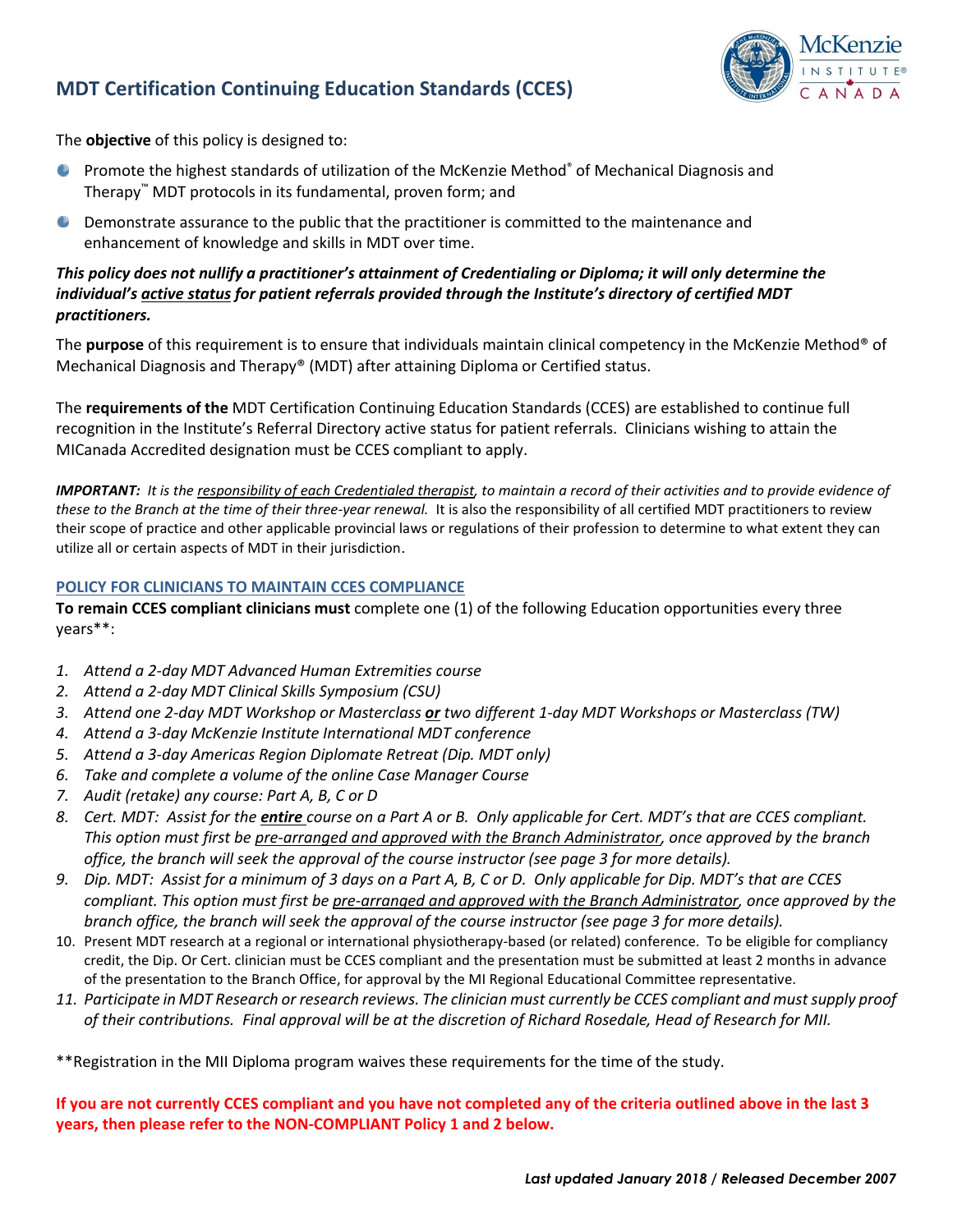# MDT Certification Continuing Education Standards (CCES)



### NON-COMPLIANT – POLICY 1: FOR CLINICIANS WHOSE COMPLIANCY HAS RECENTLY LAPSED

For clinicians that want to become CCES compliant, but who have NOT completed any of the qualifying criteria outlined on page 1, in the last 3+ (plus) - 7 years, the following applies: Completion of 2 (two) of the Continuing Education opportunities listed below, will be required to renew your status on the referral list:

- *1. Attend a 2-day MDT Advanced Human Extremities course*
- *2. Attend a 2-day MDT Clinical Skills Symposium (CSU)*
- *3. Attend one 2-day MDT Workshop or Masterclass*
- *4. Attend two different 1-day Workshops or Masterclasses (TW)*
- *5. Attend a 3-day McKenzie Institute International MDT conference*
- *6. Attend a 3-day Americas Region Diplomate Retreat (Dip. MDT only)*
- *7. Take and complete a volume of the online Case Manager Course*
- *8. Take and complete 2 volumes of the online Case Manager Course (counts as completion of 2)*
- *9. \*\*Audit (retake) a Part A, B, C or D course \*\*Multiple audits may be taken in lieu of selecting one of the other educational activities above.*
- *10. Take, complete and pass with at least a minimum 80% pass mark, both Parts C and D MDT Comprehension Selftests*
- *11. Retake and pass the Credentialing Exam (see below - counts as completion of 2)*

*In lieu of completing the above Continuing Education opportunities 1 through 3, you may choose to re-take the Credentialing Exam. Successful completion is needed to re-activate your listing on the McKenzie provider list.*

### NON-COMPLIANT – POLICY 2: FOR CLINICIANS WHOSE COMPLIANCY LAPSED QUITE SOME TIME AGO

For clinicians that are NOT currently active with the institute and have NOT completed any of the qualifying criteria outlined on page 1, in the last 7+ years, the following applies: Re-certification or completion of all 3 of the Continuing Education opportunities listed below, will be required to renew your status on the referral list:

- *Take or Audit one 3 or 4 day live MDT advanced course or conference*
- *Take and complete a volume of the online Case Manager Course, in lieu you may take a second live two(2), three (3) or four (4) day live course*
- *Take, complete and pass with at least a minimum 80% pass mark, Parts A, B, C and D MDT Comprehension Self-tests - or -*
- *Retake and pass the Credentialing Exam (see below - counts as completion of 2) In lieu of completing the above Continuing Education opportunities 1 through 3, you may choose to re-take and pass the Credentialing Exam.*

# *ADDITIONAL INFORMATION RELATED TO EDUCATIONAL OPPORTUNITIES*

### MDT Advanced Human Extremities



This advanced 2-day course draws upon the principles McKenzie has refined over decades to provide clinicians with this sensible approach for musculoskeletal conditions of the extremities. The same logical assessment process is used to determine mechanical causes of extremity pain or symptoms that can respond to an effective self-treatment regime. Eligibility Level D or higher. 16 contact hours